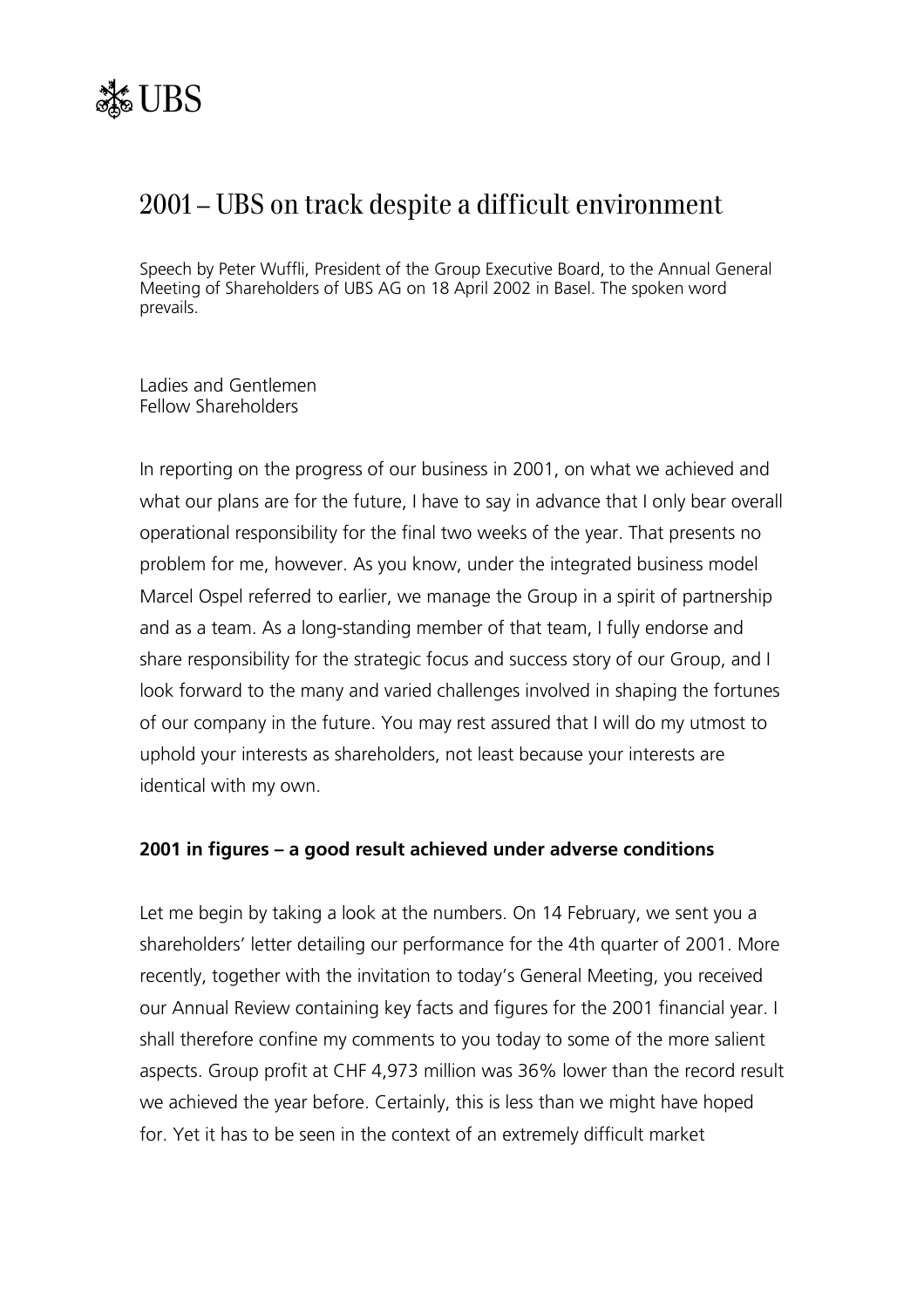environment. In the event, our performance came in ahead of financial market expectations, in marked contrast to the results of many of our Swiss and

international competitors. The fact that we largely succeeded in holding our own despite these adverse conditions is a tribute to two factors – the broad basis on which our business is built and our balanced approach to risk. We suffered no significant credit losses, either from the collapse of Enron or as a consequence of Argentina's difficulties, again in contrast to many of our direct competitors.

The changing economic and financial landscape affected our business groups and units in differing degrees. The Private & Corporate Clients business within UBS Switzerland reported a record pre-tax result of CHF 2,147 million. This 8% increase was the fruit of risk-adjusted pricing, improved credit quality and tight control over costs. Private Banking, on the other hand, saw pre-tax profits drop 16% to CHF 2,703 million, a reflection of the weak securities markets and the investment costs associated with the build-up of our European wealth management business. Our continued focus on controlling expenses was unable to offset these effects. As expected, the financial results of UBS Asset Management do not yet reflect the successful turnaround, notably with respect to investment performance. At CHF 231 million, pre-tax profit was 28% lower than in 2000. The overall result for UBS Warburg was down 60% pre-tax to CHF 1,873 million. Within the business group, however, the picture varied very considerably. Corporate & Institutional Clients, UBS Warburgís actual core business, experienced a reduction of only 15% compared with its record year in 2000, an excellent achievement in an industry comparison. The overall result was adversely affected by UBS Capital, which in a very challenging market reported a pre-tax loss of CHF 1,032 million, compared with a profit of CHF 173 million the year before. Private Equity remains an important asset class for many of our private and institutional investors. However, we do not intend to increase direct UBS investments in Private Equity any further in future and instead will seek to reduce our commitment where opportune. For UBS PaineWebber, our primarily US-based private clients business, 2001 proved to be a particularly difficult year. It nevertheless delivered a pre-tax profit of CHF 258 million, outperforming most of its competitors.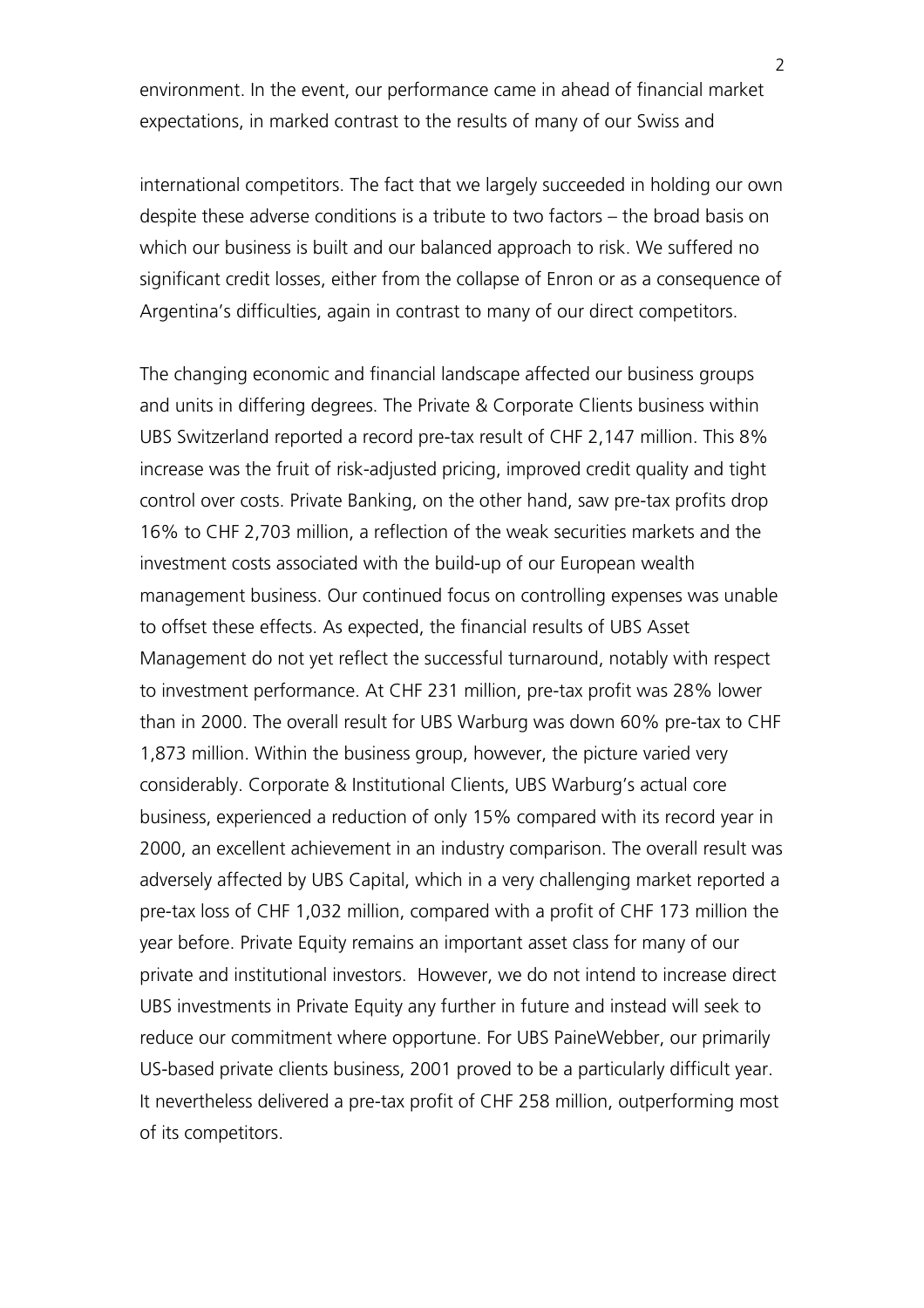One encouraging development across all business groups was growth in net new money. UBS attracted over CHF 100 billion in new assets during the year, an

amount equivalent to the total invested assets of a sizable private bank. Despite in some cases substantial price losses occasioned by the dramatic falls on some stock markets, invested assets remained largely stable overall at their previous year's level.

Among the financial figures for 2001, I just want to say a word about personnel expenses. You will have noticed that  $-$  notwithstanding the poorer results  $-$  they have risen by 16% to close to CHF 20 billion, despite the fact that headcount was in fact slightly lower compared with year-end 2000. The reason is that the 2000 accounts only contained two months of salary costs for PaineWebberís approximately 25,000 employees, whereas the full costs are naturally now included. Factoring out these one-off influences, average variable compensation per head was down by approximately 23%, reflecting the poorer business results and the associated reductions in bonus and performance-related compensation.

#### **Performance-related compensation at all levels**

Let me say a few additional words on the matter of personnel. Marcel Ospel has outlined the principles for senior executive compensation. Similar principles apply for employees throughout our organization. We are keen to encourage and reward performance, and we want our staff at all levels to identify with and take a personal interest in the success of our company. This is why all categories of staff are eligible for bonuses. The individual performance and contribution of each and every employee is reviewed annually in a clearly structured process, with employees themselves completing their own self-evaluation as part of the scheme. If a staff member achieves the agreed objectives, he or she qualifies for a bonus. The overall amount at the disposal of the individual business units is fixed by the Chairman's Office, based on the results achieved by the Group as a whole and the individual business groups. We offer our employees various equity participation plans as an attractive alternative to taking their bonus in cash. Where bonus awards are high, a portion is obligatorily paid out in shares or options, which are subject to holding periods of several years. In Switzerland at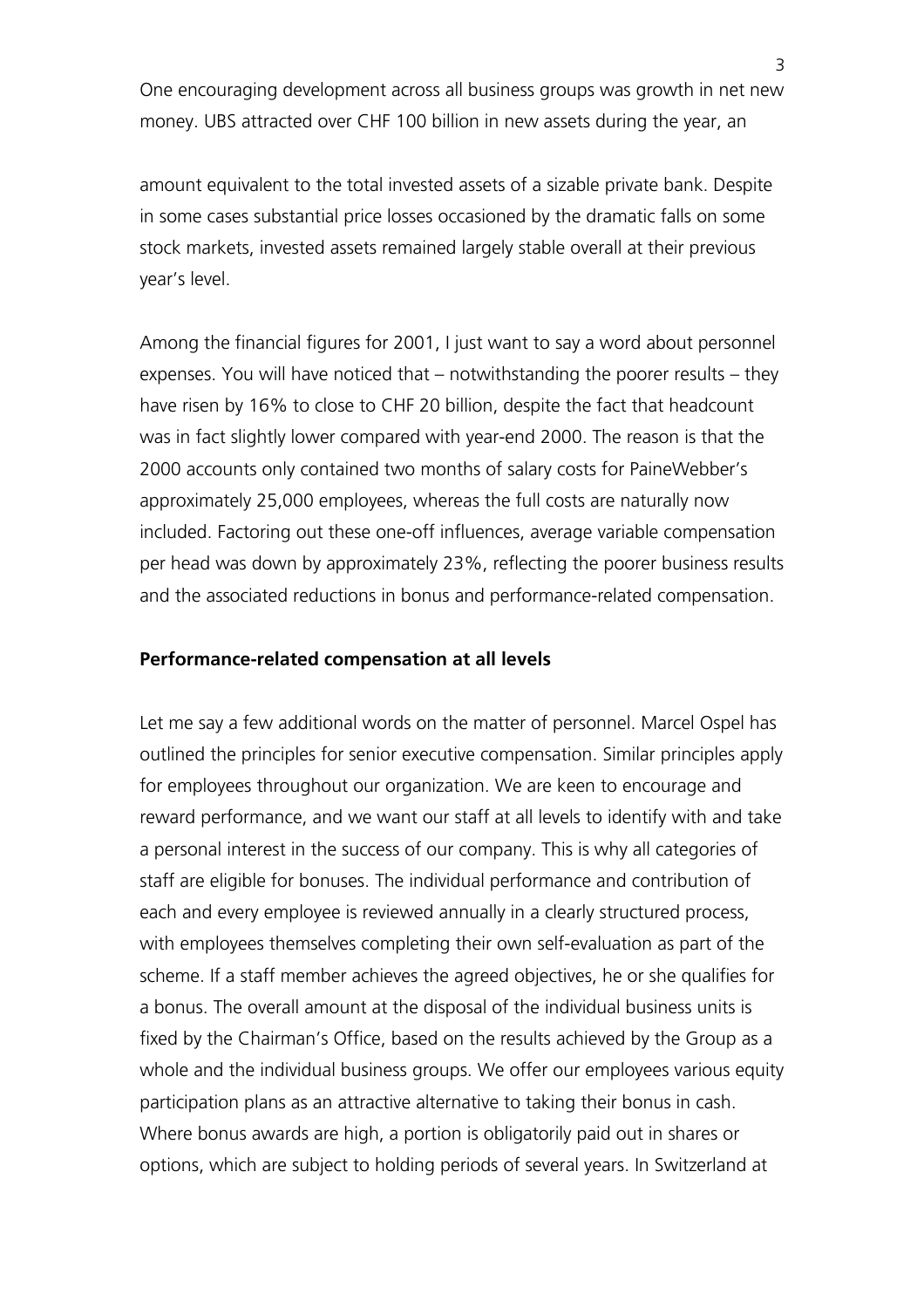least, the shares and options allocated are taxable at their value at the time of the award, so that employees have a very direct interest in seeing the share price

rise. Their interests are thus fully aligned with those of our other shareholders. Starting this year, UBS employees throughout the world have been able to benefit from a program previously only available to UBS PaineWebber staff members. Employees have the opportunity to invest a certain part of their bonus or also of their normal income in UBS shares. For each share purchased, they receive two options entitling them to purchase further shares after a three-year period. We expect this to significantly increase the portion of our share capital owned by our employees and to strengthen their bond with the company.

#### **Strategy and corporate culture as success drivers**

Ladies and gentlemen: so much for the past financial year. How are we to evaluate it? I believe we have reason to be satisfied although we would naturally have liked to present more robust figures to you. We have succeeded, in exceptionally difficult circumstances, in delivering a result that not only allows us to distribute an unchanged dividend to our shareholders but that also strengthens our equity base.

The current year will also bring its share of challenges. Yet we feel confident about the future. Our confidence is based on a firm belief in our strategy and the opportunities implicit in it. This strategy has remained unchanged for several years. Essentially it is this: in financially attractive growth areas like wealth management and investment banking we want to build and expand positions of global leadership, while at the same time remaining the leading bank in Switzerland. In the past, this strategy was driven principally by mergers and acquisitions. We now feel we are comfortably positioned in terms of our size and our focus. Accordingly, the emphasis in future is likely to be more on organic growth, although we will naturally continue to carefully review opportunities for acquisitions as and when they arise. Achieving profitable growth is one of the main priorities we have set ourselves within the Group Executive Board. The rapid expansion of our wealth management activities in the five key European countries - in the past 12 months we have hired some 300 new client advisors  $-$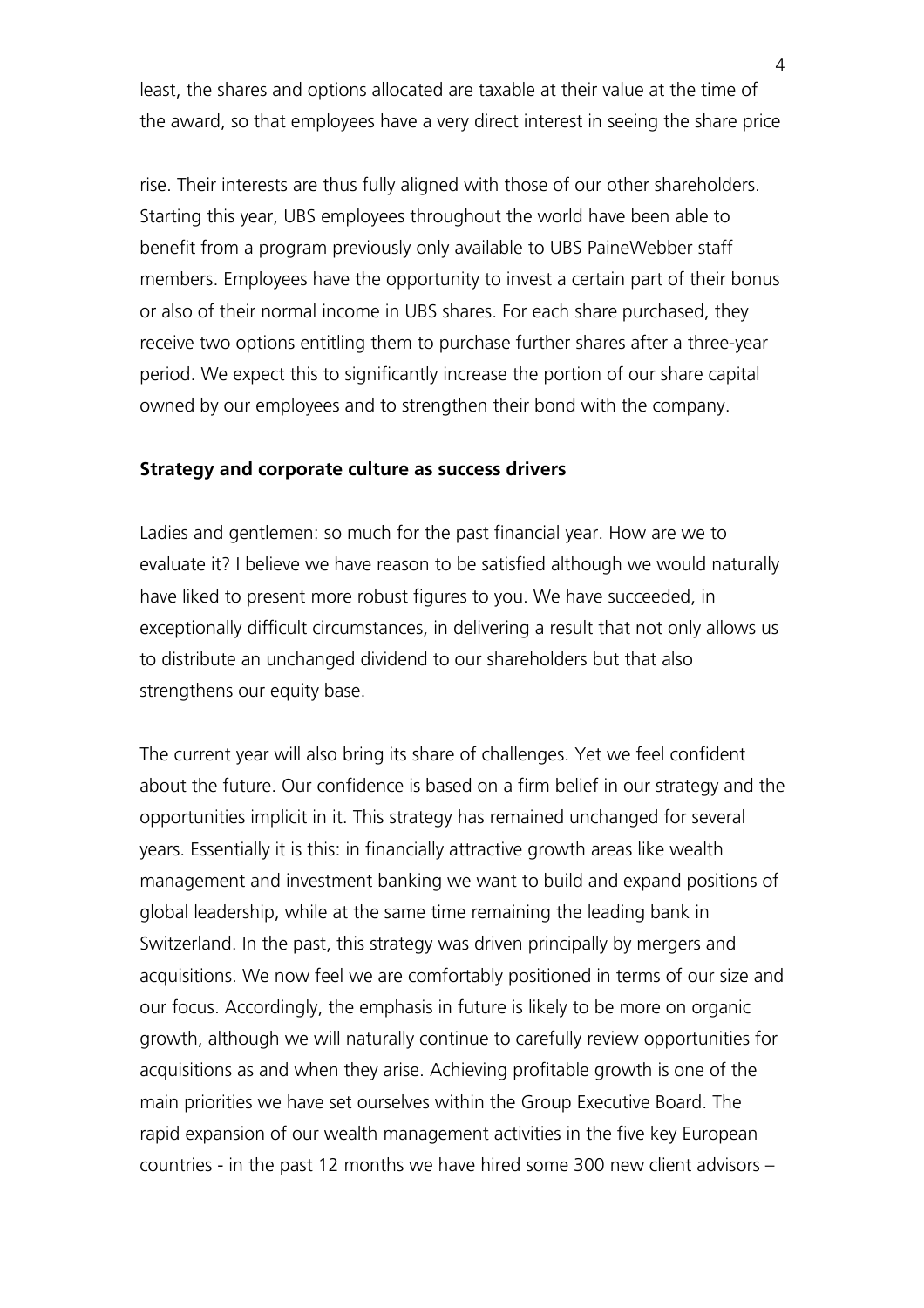is a significant example. Our expansion in Investment Banking in the United States, where we increased our market share from 3.5% to 4.5% last year, is

another. One advantage here is that in our case the restructurings - which some of our competitors are still grappling with - are now largely behind us, leaving us free to concentrate on growth.

The corporate culture we have built up over a period of years has been a major success factor in our development. We are ready to embrace change within the Group, without casting aside what has stood the test of time. In our numerous acquisitions in recent years we have consistently combined the best that both sides had to offer. At the management level, too, we have been quick to take the experience of new partners on board, constantly benefiting from the fresh impetus it brings. Gaining new insights, learning from them and doing things better as a result has become a key characteristic of UBS. Developing this culture and its underlying values further, communicating them clearly and thereby sharpening the profile and identity of our Group, represent another priority, to which – working closely with Marcel Ospel – I intend to devote myself wholeheartedly.

### **Responsibility towards the community**

I am aware, however, that our responsibility is not solely directed at satisfying the needs of our clients and shareholders. We also have a duty to the community. A year ago, the Board of Directors appointed a "Corporate" Responsibility Committee", of which I myself am a member together with representatives from the Board of Directors, the Group Executive Board and the Group Managing Board - a clear indication of how seriously UBS is committed to this responsibility. In this first year, we dealt with ethical issues in a number of areas such as combating money laundering, the financing of terrorism and corruption. Naturally, the events surrounding 11 September were at the center of our preoccupations. In Washington in particular, we earned respect for our swift and professional support for the efforts to identify the financial sources of global terrorism. But I would also like to mention the direct assistance our organization provided on the ground in New York, for example by making office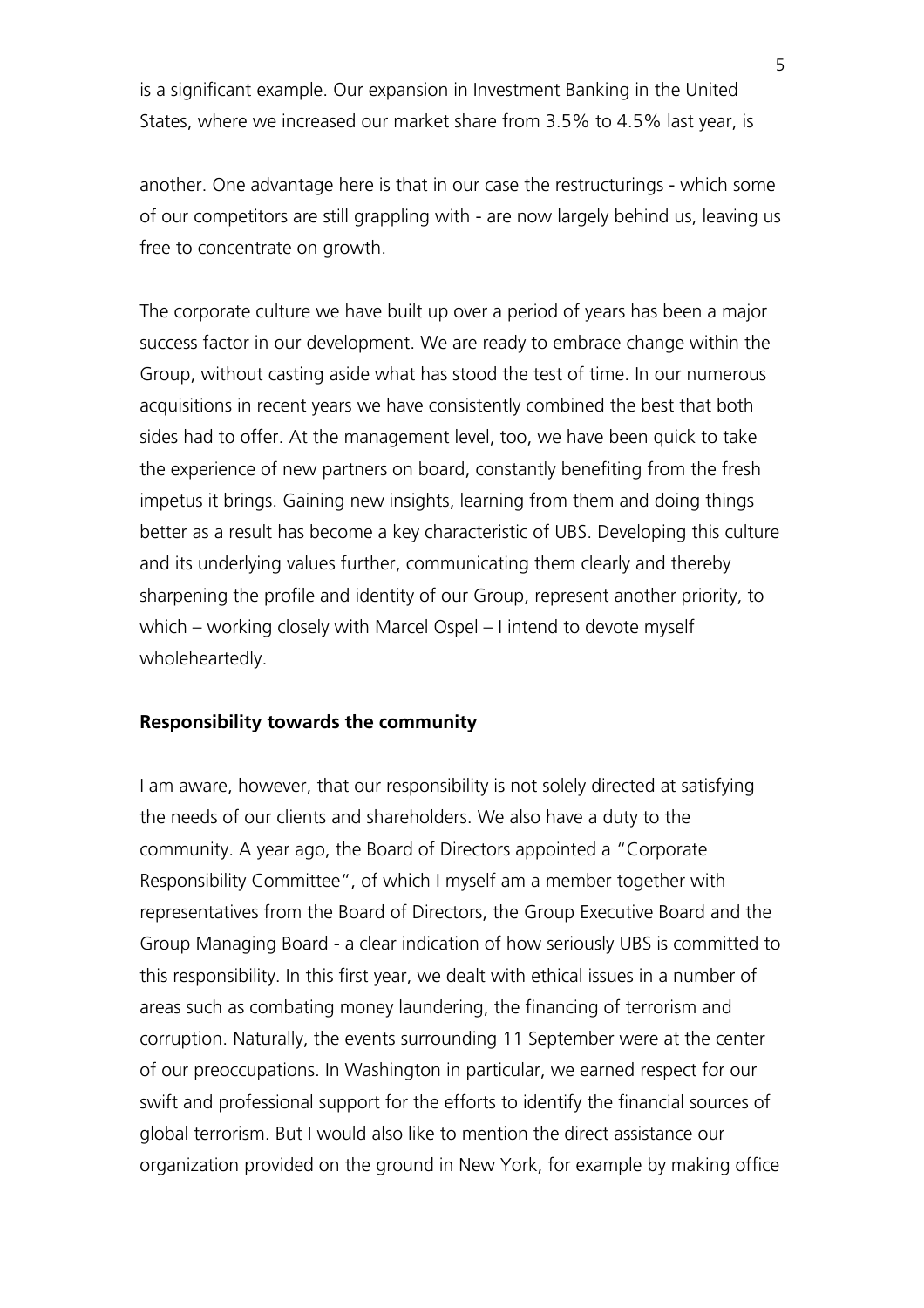space available, speedily and unbureaucratically, to companies affected by the calamity.

We addressed the difficult balancing act of rigorously identifying funds of criminal origin while preserving the interests of our clients, the vast majority of whom are honest citizens and have a legitimate claim to having their privacy protected. The leading role we took in formulating the "Wolfsberg Principles" to combat money laundering and have continued to play in their implementation is being increasingly acknowledged, not only in the United States but in Switzerland, too. Finally, we have begun to coordinate, and strengthen, the initiatives to foster diversity which have already been successfully launched in various parts of our organization. Equal rights and non-discrimination are just two of the aspects here. Last but not least, we want to give greater publicity to the numerous internal efforts undertaken to support and promote local neighborhood initiatives, and by doing so encourage other business units to follow suit.

\*

Ladies and gentlemen: in a booming economy with rising share prices, success comes relatively easily. The present situation demands somewhat more. It is therefore a source of satisfaction to us that in a recent survey our Group was ranked fourth among the most reputable global financial institutions behind Citigroup, JP Morgan and HSBC.

Fellow shareholders: a difficult year  $-$  and yet in many respects there are grounds for satisfaction and optimism, though not for complacency. I want to thank you all for the confidence you have continued to place in us, even in these less auspicious times. I want to thank our clients around the world for their loyalty, for the interesting relationships we are privileged to maintain with them and for the challenges they at times present us with. Last but not least, I want to thank the 70,000 employees - across all functions and business units - that make up our organization. It is their commitment and their professionalism that ultimately shape the success of our company. Shareholders, clients and employees provide